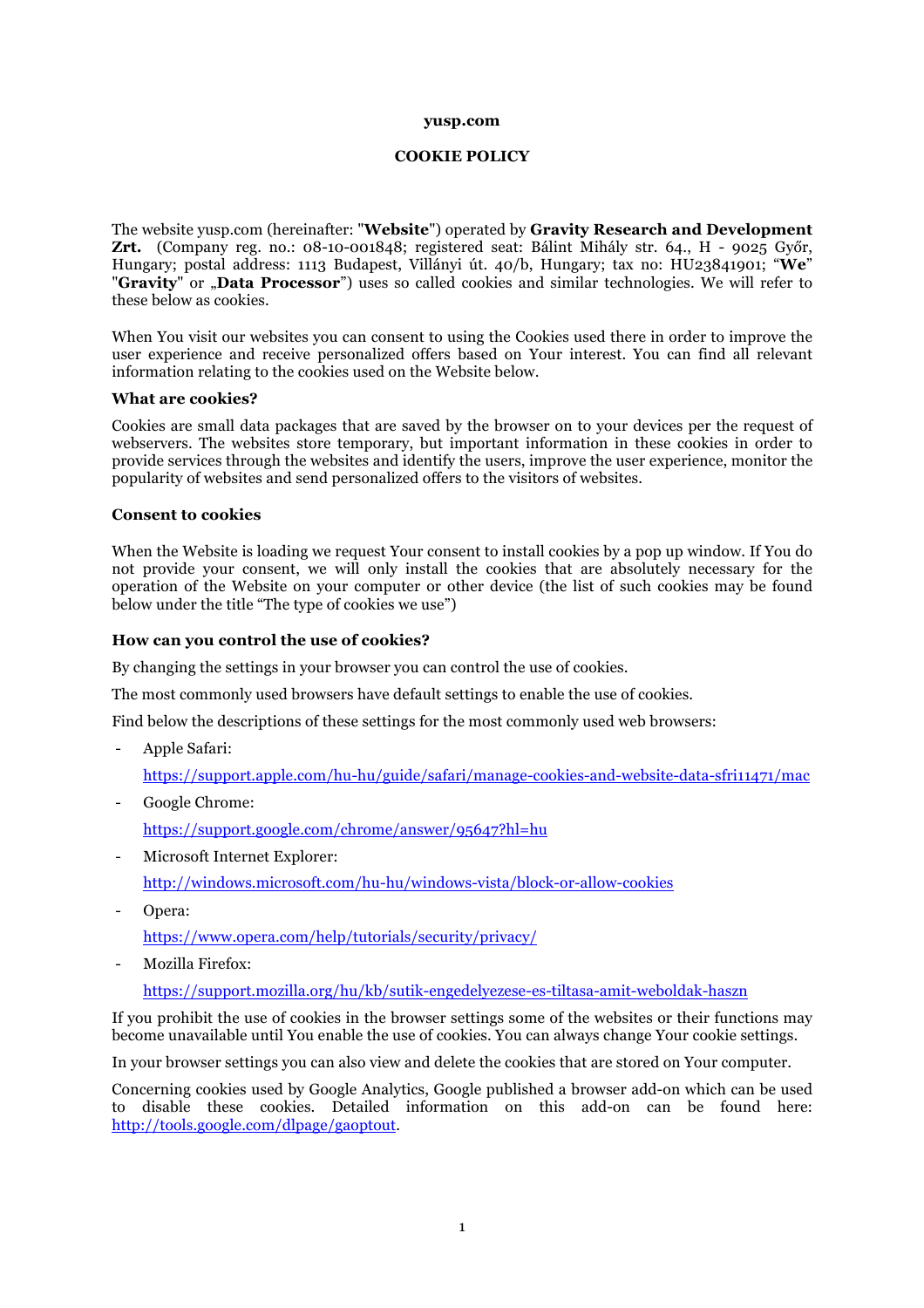The above websites, information and add-ons (software) are entirely independent form Gravity, thus Gravity cannot provide additional information and excludes all liability concerning the availability of these link, or the published information thereon.

# **The type of cookies we use**

Cookies can be "permanent" or "temporary". The browser stores permanent cookies for a predefined period in case you do not delete these earlier. Temporary cookies will automatically be deleted when you close your browser.

Cookies can also be "first-party" or "third-party" cookies. First-party cookies are used by the Website of Gravity, while third-party cookies (such as cookies used by Google Analytics) are used by Gravity. but these are placed on your device by service providers independent of Gravity.

# *First-party cookies*

| <b>Type</b>       | Cookie name                                                                                  | <b>Retention</b><br>period | <b>Additional information</b>                                                                                                                                                                            |
|-------------------|----------------------------------------------------------------------------------------------|----------------------------|----------------------------------------------------------------------------------------------------------------------------------------------------------------------------------------------------------|
| <b>Operatio</b>   | wordpress_logged_in<br><b>n</b> of the $-5d$ f736a146c59e75c3<br>Website's $7d9571c4a$ e1de4 | 1 year                     | These cookies ensure the operation of<br>certain functions of the Website, such as<br>recording the products, or services viewed<br>by the visitor, or these make logging in to<br>the Website possible. |
| main<br>functions | wp-settings-6<br>wp-settings-time-6                                                          | 1 year<br>1 year           |                                                                                                                                                                                                          |
|                   | wpe-auth                                                                                     | 1 year                     |                                                                                                                                                                                                          |

# *Third party cookies*

| <b>Type</b>              | Cookie name    | <b>Retention</b><br>period | <b>Additional information</b>                                                                                                                                                                                                                                                                                                                                                  |
|--------------------------|----------------|----------------------------|--------------------------------------------------------------------------------------------------------------------------------------------------------------------------------------------------------------------------------------------------------------------------------------------------------------------------------------------------------------------------------|
| <b>Displaying</b>        | act            | Session                    | Facebook Ireland Ltd. (4 Grand Canal                                                                                                                                                                                                                                                                                                                                           |
| ads<br>Facebook          | datr           | 2 years                    | Square, Grand Canal Harbour, Dublin 2,<br>Ireland; www.facebook.com/about/privacy)<br>These cookies serve the purpose of providing<br>personalised offers based on browsing<br>history.                                                                                                                                                                                        |
|                          | $f_{r}$        | 90 days                    |                                                                                                                                                                                                                                                                                                                                                                                |
|                          | presence       | Session                    |                                                                                                                                                                                                                                                                                                                                                                                |
|                          | sb             | 2 years                    |                                                                                                                                                                                                                                                                                                                                                                                |
|                          | wd             | 7 days                     |                                                                                                                                                                                                                                                                                                                                                                                |
|                          | <b>XS</b>      | 180 days                   | Additional information and cookie settings:<br>www.facebook.com/policies/cookies                                                                                                                                                                                                                                                                                               |
| <b>Displaying</b><br>ads | <b>IDE</b>     | 1 year                     | Google LLC (1600 Amphitheatre Parkway,<br>Mountain View, CA 94043, USA)                                                                                                                                                                                                                                                                                                        |
| Google                   | <b>DSID</b>    | 14 days                    | These cookies serve the purpose<br>of<br>displaying personalised ads based<br>on<br>browsing history.<br>Additional information and cookie settings:<br>https://policies.google.com/privacy?hl=en<br>https://policies.google.com/technologies/ty<br>pes<br>Information regarding data transfer outside<br>the EEA:<br>https://policies.google.com/privacy/framew<br>orks?hl=en |
|                          | _gfp_64b       | 3 years                    |                                                                                                                                                                                                                                                                                                                                                                                |
|                          | AID            | 1 year                     |                                                                                                                                                                                                                                                                                                                                                                                |
|                          | <b>CONSENT</b> | 20 years                   |                                                                                                                                                                                                                                                                                                                                                                                |
|                          | <b>NID</b>     | 180 days                   |                                                                                                                                                                                                                                                                                                                                                                                |
|                          | 1P JAR         | 30 days                    |                                                                                                                                                                                                                                                                                                                                                                                |
|                          | S, wide, YSC   | Session                    |                                                                                                                                                                                                                                                                                                                                                                                |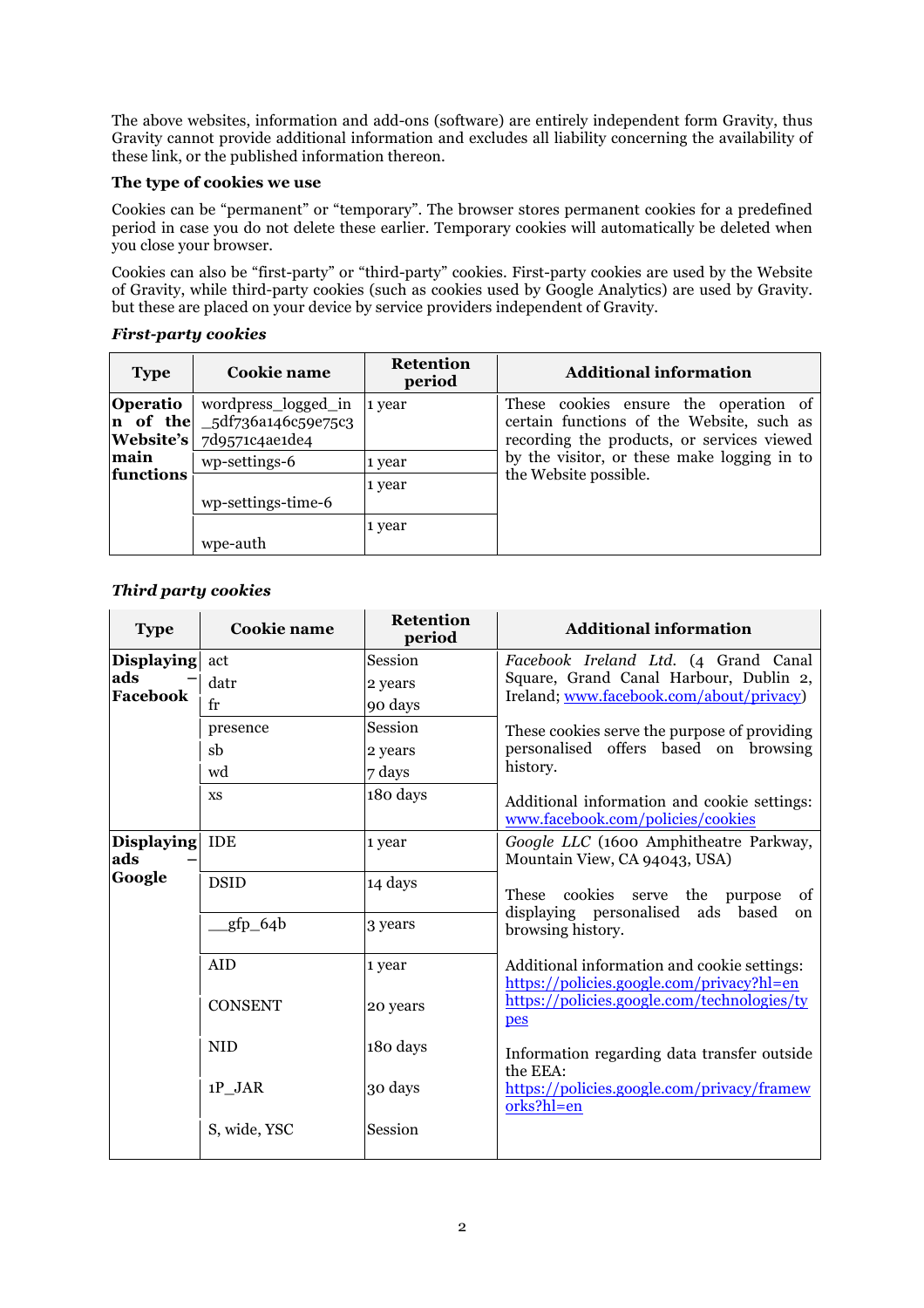|                                                   | <b>SIDCC</b>                                                         | 90 days                                                |                                                                                                                                                                                      |
|---------------------------------------------------|----------------------------------------------------------------------|--------------------------------------------------------|--------------------------------------------------------------------------------------------------------------------------------------------------------------------------------------|
|                                                   | APISID, HSID,<br>SAPISID, SID, SSID,<br><b>PREF</b>                  | 2 years                                                |                                                                                                                                                                                      |
| Website                                           | utmc                                                                 | Session                                                | Google LLC (1600 Amphitheatre Parkway,                                                                                                                                               |
| use                                               | _utmt                                                                | 10 minutes                                             | Mountain View, CA 94043, USA)                                                                                                                                                        |
| analysis<br>Google                                | utmb                                                                 | 30 minutes                                             | These cookies analyse and measure website                                                                                                                                            |
|                                                   | _utmz                                                                | (following<br>creation or<br>modification)<br>6 months | visiting information. This recorded data<br>serves as a basis which is used to develop the<br>Website. The cookie records the following<br>information in an anonymized way, amongst |
|                                                   |                                                                      | (following<br>creation or<br>modification)             | others: (i) the number of people visiting the<br>Website, (ii) the websites where the visitors<br>came from (iii) which sub-pages were visited                                       |
|                                                   | _utma                                                                | 2 years (following<br>creation or<br>modification)     | by the users.<br>Additional information and cookie settings:                                                                                                                         |
|                                                   | _ga, _gmb_ga_test                                                    | 2 years                                                | https://policies.google.com/privacy?hl=en                                                                                                                                            |
|                                                   | $_{\text{gat}}$                                                      | 1 minutes                                              | https://policies.google.com/technologies/ty                                                                                                                                          |
|                                                   | gid                                                                  | 1 days                                                 | pes                                                                                                                                                                                  |
|                                                   | _dc_gtm_UA-                                                          |                                                        | Information regarding data transfer outside                                                                                                                                          |
|                                                   | 11245555-11                                                          | 10 minutes                                             | the EEA:                                                                                                                                                                             |
|                                                   | DV                                                                   | 10 minutes                                             | https://policies.google.com/privacy/framew<br>orks?hl=en                                                                                                                             |
| <b>Measuring</b>                                  | $\_{\text{g}}$ aexp                                                  | Varied                                                 | Google LLC (1600 Amphitheatre Parkway,                                                                                                                                               |
| the use of                                        |                                                                      | (generally90 days)                                     | Mountain View, CA 94043, USA)                                                                                                                                                        |
| the<br>Website,<br>conductin<br>g tests           |                                                                      |                                                        | These<br>cookies<br>the<br>of<br>purpose<br>serve<br>conducting                                                                                                                      |
| Google<br>Optimize                                |                                                                      |                                                        | Additional information and cookie settings:<br>https://developers.google.com/analytics/de<br>vguides/collection/analyticsjs/cookie-<br>usage#optimize                                |
|                                                   |                                                                      |                                                        | Information regarding data transfer outside<br>the EEA:                                                                                                                              |
|                                                   |                                                                      |                                                        | https://policies.google.com/privacy/framew<br>orks?hl=en                                                                                                                             |
| <b>Measuring</b><br>the use of<br>the<br>Website, | hjincludedInSampl<br>e,<br>_hjClosedSurveyInvi<br>tes, _hjDonePolls, | 1 year                                                 | Hotjar Ltd. (Level 2, St Julian's Business<br>Centre, 3, Elia Zammit Street, St Julian's<br>STJ 1000, Malta)                                                                         |
| conductin<br>g tests                              | hjMinimizedPolls,                                                    |                                                        | Hotjar makes it possible to gather<br>anonyimized information on how the                                                                                                             |
| Hotjar                                            | intercom-lou-<br>c5ke8zbr                                            | <b>Based</b><br>on<br>Intercom                         | Website is used. This information may                                                                                                                                                |
|                                                   | intercom-session-                                                    | <b>Based</b><br>on                                     | include the buttons which are most                                                                                                                                                   |
|                                                   | c5ke8zbr                                                             | Intercom                                               | commonly used, or the information on the<br>scrolling behaviour of users on a certain site.                                                                                          |
|                                                   | utm_params                                                           | 1 year                                                 |                                                                                                                                                                                      |
|                                                   |                                                                      |                                                        | Additional information and cookie settings:                                                                                                                                          |
|                                                   |                                                                      |                                                        | https://www.hotjar.com/legal/policies/cook<br>ie-information                                                                                                                         |
|                                                   | Displaying BizoCustomSegment                                         | 180 days                                               | Linkedin<br>Stierlin<br>(2029)<br>Ct.<br>Ste.<br>200                                                                                                                                 |